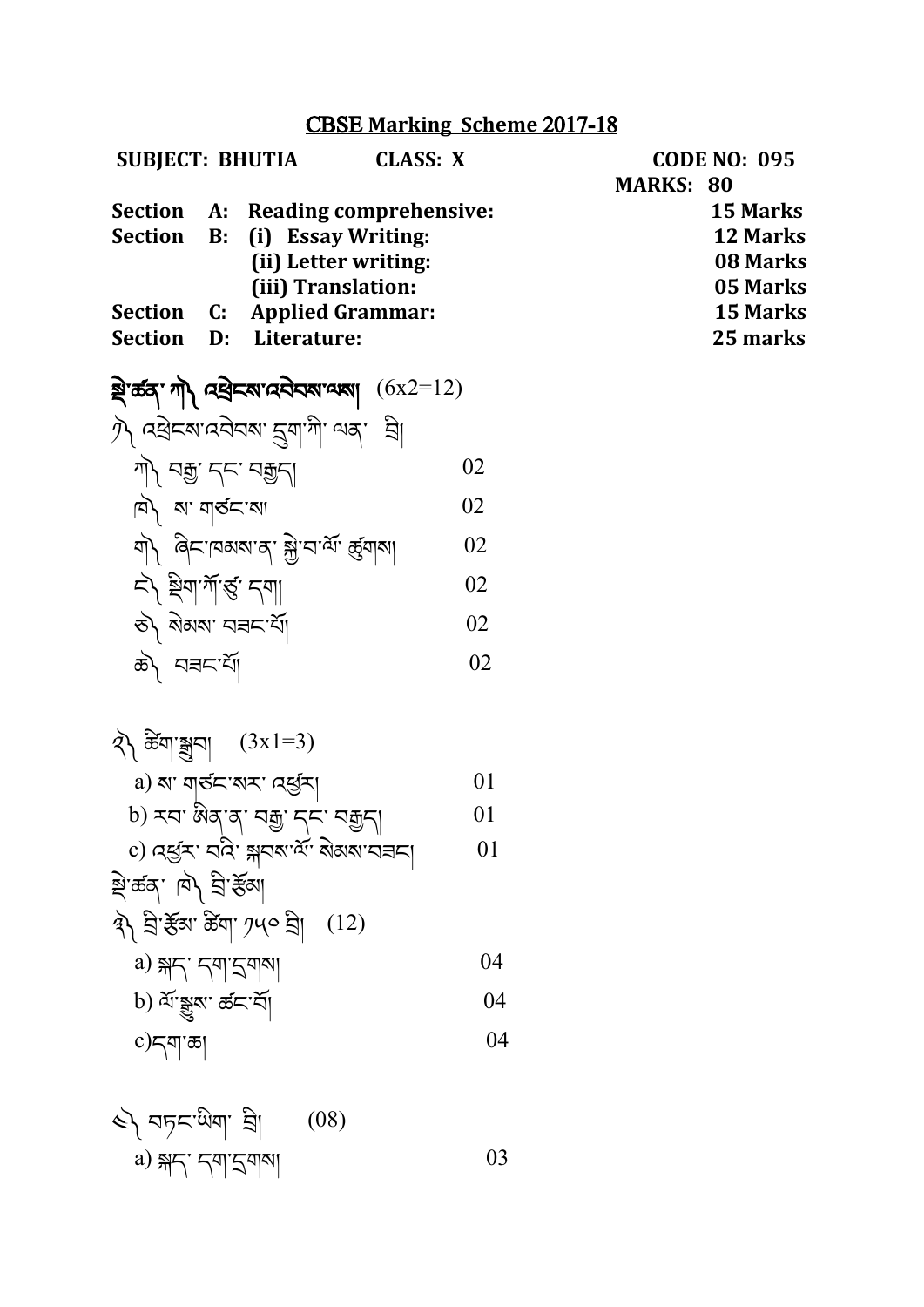| ষ্ট্ৰ'ৰ্ক্তব্' শ্ৰী ম্ভ্ৰম'ল্পৰাম্মা $5$ x2 $\!=\!10$            |    |
|------------------------------------------------------------------|----|
| ্য দ্ৰুৰ্শ্ম অব্দ্বী                                             |    |
| a) ব্ৰহ্মহ মা                                                    | 02 |
| b) য়ূঁৰ <sup>, মৃ</sup> নহ্ৰশা                                  | 02 |
| $\mathbf{c})$                                                    | 02 |
| $d)$ $\tilde{\tau}$ $\tilde{\tau}$ $\approx$                     | 02 |
| e) ध्रम् यावव् मण्डला                                            | 02 |
| $\boldsymbol{\psi}$ ਸ਼ੁਨਾਸ਼ੁਨਾ ਚੁੱਕਾਂਝ੍ਹੇ' ਸ਼੍ਰ $(5x1x5)$        |    |
| a) নানুৱা প্ৰিথ.বুl                                              | 01 |
| b) নক্কুন্                                                       | 01 |
| c) ঝম্ম                                                          | 01 |
| d) ৰাৰ্বহাৰ্যা                                                   | 01 |
| e) $\overline{\zeta}$ N                                          | 01 |
| ষ্ণ কৰ্ম দী ৰ্টমাঞ্জুমাণ্যমা $(4x2=8)$                           |    |
| $\lambda$ বন্ত্ৰিক্ষ অন্য শ্ৰী                                   |    |
| a) ब्लॅं र्थ्र्या' क्ष्व'पवि' क्रे'प' वे'ह्या'र्य' वॅयावा' रे'रे | 02 |
| b) क्षेत्र भू - एगात्र अब                                        | 02 |
| c) থ'যার্ <sup>নু</sup> যা                                       | 02 |
| d) ৰ্নম'ৰো                                                       | 02 |
| শৈ শমুষ'ৰ্শ শৰ্'হ্ৰী<br>$(3x2=6)$                                |    |

| a) $\Re \left( \frac{1}{2} \Re \sin \theta \right)$ | 01 |
|-----------------------------------------------------|----|
| b) $\Im \left( \frac{1}{2} \Re \cos \theta \right)$ | 01 |
| c) $\Im \left( \frac{1}{2} \Re \cos \theta \right)$ | 03 |

 b) གོ་བ། 02 c)སིང་དོན། 03 ༥༽ ལོ་ན་ སྐད་བསྒྱུར་ བི། (5)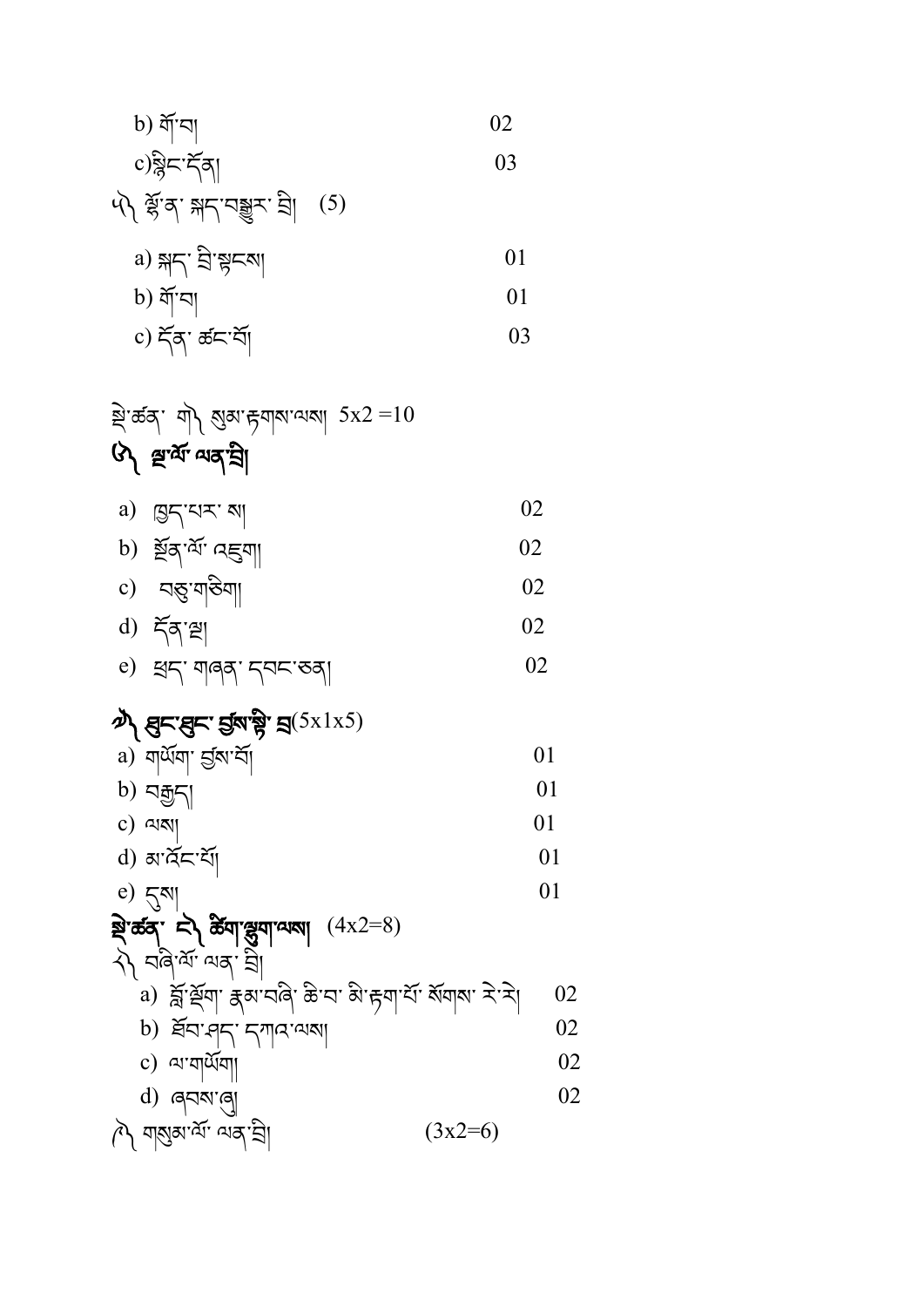$$
01
$$
  
c)  $\overline{a}$ 

$$
b) \quad \text{and} \quad 01
$$

## $\mathcal{D}$ दी यात्रियांगी बिरुषाया चे (2x1x2)

b) 
$$
\tilde{q}[\text{eq}]\
$$
 01  
c)  $\tilde{q}[\text{eq}]\$  03

a) 
$$
\Re \left( \frac{1}{2} \Re \left( \frac{1}{2} \Re \left( \frac{1}{2} \Re \left( \frac{1}{2} \Re \left( \frac{1}{2} \Re \left( \frac{1}{2} \Re \left( \frac{1}{2} \Re \left( \frac{1}{2} \Re \left( \frac{1}{2} \Re \left( \frac{1}{2} \Re \left( \frac{1}{2} \Re \left( \frac{1}{2} \Re \left( \frac{1}{2} \Re \left( \frac{1}{2} \Re \left( \frac{1}{2} \Re \left( \frac{1}{2} \Re \left( \frac{1}{2} \Re \left( \frac{1}{2} \Re \left( \frac{1}{2} \Re \left( \frac{1}{2} \Re \left( \frac{1}{2} \Re \left( \frac{1}{2} \Re \left( \frac{1}{2} \Re \left( \frac{1}{2} \Re \left( \frac{1}{2} \Re \left( \frac{1}{2} \Re \left( \frac{1}{2} \Re \left( \frac{1}{2} \Re \left( \frac{1}{2} \Re \left( \frac{1}{2} \Re \left( \frac{1}{2} \Re \left( \frac{1}{2} \Re \left( \frac{1}{2} \Re \left( \frac{1}{2} \Re \left( \frac{1}{2} \Re \left( \frac{1}{2} \Re \left( \frac{1}{2} \Re \left( \frac{1}{2} \Re \left( \frac{1}{2} \Re \left( \frac{1}{2} \Re \left( \frac{1}{2} \Re \left( \frac{1}{2} \Re \left( \frac{1}{2} \Re \left( \frac{1}{2} \Re \left( \frac{1}{2} \Re \left( \frac{1}{2} \Re \left( \frac{1}{2} \Re \left( \frac{1}{2} \Re \left( \frac{1}{2} \Re \left( \frac{1}{2} \Re \left( \frac{1}{2} \Re \left( \frac{1}{2} \Re \left( \frac{1}{2} \Re \left( \frac{1}{2} \Re \left( \frac{1}{2} \Re \left( \frac{1}{2} \Re \left( \frac{1}{2} \Re \left( \frac{1}{2} \Re \left( \frac{1}{2} \Re \left( \frac{1}{2} \Re \left( \frac{1}{2} \Re \left( \frac{1}{2} \Re \left( \frac{1}{2} \Re \left(
$$

# $\mathcal{P}(\mathbf{X}) = \mathcal{P}(\mathbf{X}) + \mathcal{P}(\mathbf{X})$

b) 
$$
\tilde{q}[\infty]
$$
 01  
c)  $\tilde{\sigma}[\infty] \tilde{q}$  03

$$
\begin{array}{ccc}\n\text{a)} & \text{b)} & \text{c} & \text{d} & \text{d} \\
\text{b)} & \text{d} & \text{c} & \text{d} & \text{d} \\
\text{d} & \text{e} & \text{f} & \text{e} & \text{e} & \text{f} \\
\text{d} & \text{f} & \text{f} & \text{f} & \text{f} & \text{f} \\
\text{f} & \text{f} & \text{f} & \text{f} & \text{f} & \text{f} \\
\text{f} & \text{f} & \text{f} & \text{f} & \text{f} & \text{f} & \text{f} \\
\text{f} & \text{f} & \text{f} & \text{f} & \text{f} & \text{f} & \text{f} \\
\text{f} & \text{f} & \text{f} & \text{f} & \text{f} & \text{f} & \text{f} & \text{f} \\
\text{f} & \text{f} & \text{f} & \text{f} & \text{f} & \text{f} & \text{f} & \text{f} & \text{f} \\
\text{f} & \text{f} & \text{f} & \text{f} & \text{f} & \text{f} & \text{f} & \text{f} & \text{f} & \text{f} \\
\text{f} & \text{f} & \text{f} & \text{f} & \text{f} & \text{f} & \text{f} & \text{f} & \text{f} & \text{f} & \text{f} \\
\text{f} & \text{f} & \text{f} & \text{f} & \text{f} & \text{f} & \text{f} & \text{f} & \text{f} & \text{f} & \text{f} & \text{f} \\
\text{f} & \text{f} & \text{f} & \text{f} & \text{f} & \text{f} & \text{f} & \text{f} & \text{f} & \text{f} & \text{f} & \text{f} & \text{f} \\
\text{f} & \text{f} & \text{f} & \text{f} & \text{f} & \text{f} & \text{f} & \text{f} & \text{f} & \text{f} & \text{f} & \text{f} & \text{f} & \text{f} & \text{f} & \text{f} & \text{f} & \text{f} & \text{f} & \text{f} & \text
$$

a) 
$$
q \sin \left( \frac{1}{2} \pi \right)
$$

$$
y\overline{y} \sim \overline{y}
$$

c) 
$$
\Box
$$
  $\Box$   $\Box$   $\Box$   $\Box$   $\Box$ 

b) 
$$
\boxed{a}
$$
  $\boxed{b}$   $\boxed{d}$ 

$$
c) 54533
$$
\n
$$
d) 54533
$$
\n
$$
d) 34533
$$
\n
$$
d) 34533
$$
\n
$$
e) 54533
$$
\n
$$
f) 63
$$
\n
$$
f) 63
$$
\n
$$
f) 63
$$
\n
$$
f) 63
$$
\n
$$
g) 63
$$
\n
$$
g) 63
$$
\n
$$
g) 63
$$
\n
$$
g) 63
$$
\n
$$
g) 63
$$
\n
$$
g) 63
$$
\n
$$
g) 63
$$
\n
$$
g) 63
$$
\n
$$
g) 63
$$
\n
$$
g) 63
$$
\n
$$
g) 63
$$
\n
$$
g) 63
$$
\n
$$
g) 63
$$
\n
$$
g) 63
$$
\n
$$
g) 63
$$
\n
$$
g) 63
$$
\n
$$
g) 63
$$
\n
$$
g) 63
$$
\n
$$
g) 63
$$
\n
$$
g) 63
$$
\n
$$
g) 63
$$
\n
$$
g) 63
$$
\n
$$
g) 63
$$
\n
$$
g) 63
$$
\n
$$
g) 63
$$
\n
$$
g) 63
$$
\n
$$
g) 63
$$
\n
$$
g) 63
$$
\n
$$
g) 63
$$
\n
$$
g) 63
$$
\n
$$
g) 63
$$
\n
$$
g) 63
$$
\n
$$
g) 63
$$
\n
$$
g) 63
$$
\n
$$
g) 63
$$
\n
$$
g) 63
$$
\n
$$
g) 63
$$
\n
$$
g) 63
$$
\n
$$
g) 63
$$
\n
$$
g) 63
$$
\n
$$
g) 63
$$
\n

b) 
$$
\sqrt{3} \sin \left( \frac{3\pi}{2} \right)
$$

a) ཕུན་ཚོགས་ རྣམ་རྒྱལ་ དང་ དོན་སྒྲུབ་ རྣམ་རྒྱལ། 03